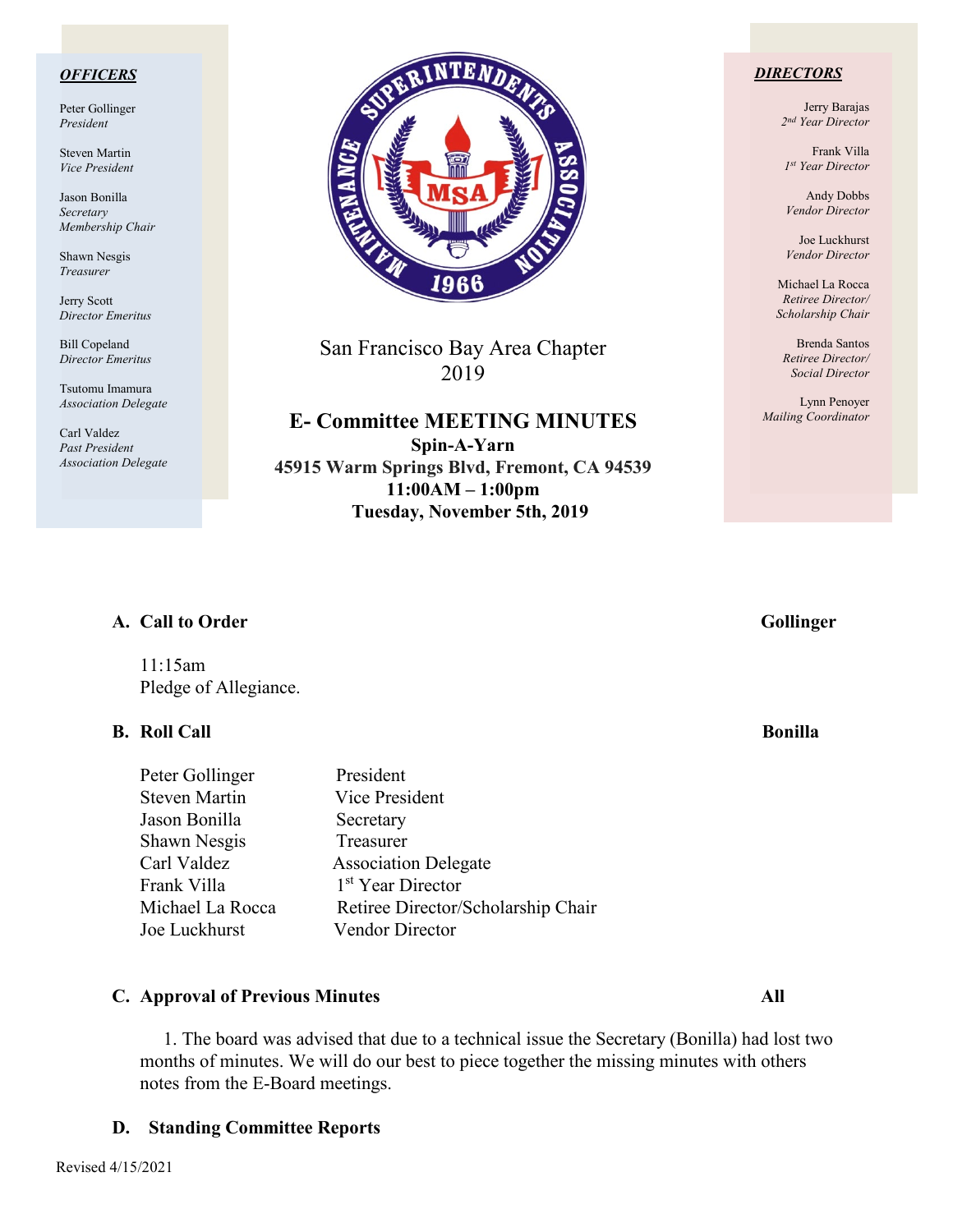## **1. Membership LaRocca/Nesgis**

## *Members*

*Life Members: 66 Regular Members: 105 Vendor Members: 34 Total Members: 205 current \*Not including lapsed memberships.*

2. Nesgis explained there are two lists in Regonline. One folder for current membership (205) 187 cancelled with some duplicates. 56 of that 205 are lapsed. Board advised everyone to reach out and remind the lapsed memberships within their agencies.

3. Dewayne Johnson will be our new life member.

- 4. The Board voted and passed Frank Wheeler's life membership.
- 5. New member Jesse Alvarez Supervisor from the City of San Jose.

## **E. Vendors Report Gollinger**

*No Report*

### **F. Association Report Valdez**

1. Last meeting was at the Sacramento conference.

2. Xavier was this year's Peter Walsh winner.

3. Gordon Wang is a certified trainer offering MUTCD traffic control trainings to the chapters.

4. Next year's conference is in San Diego and Ventura the year after that.

5. There was some concern about us hosting an equipment show 3 weeks before the conference as well as our President not be as well received as other chapters.

## **G. Foundation Report Valdez/Imamura**

 1. Our money is invested and is already showing positive signs of growth. Next focus is fund raising.

2. The investment committee invested another \$15,000 leaving \$7,500 liquid.

#### Revised 4/15/2021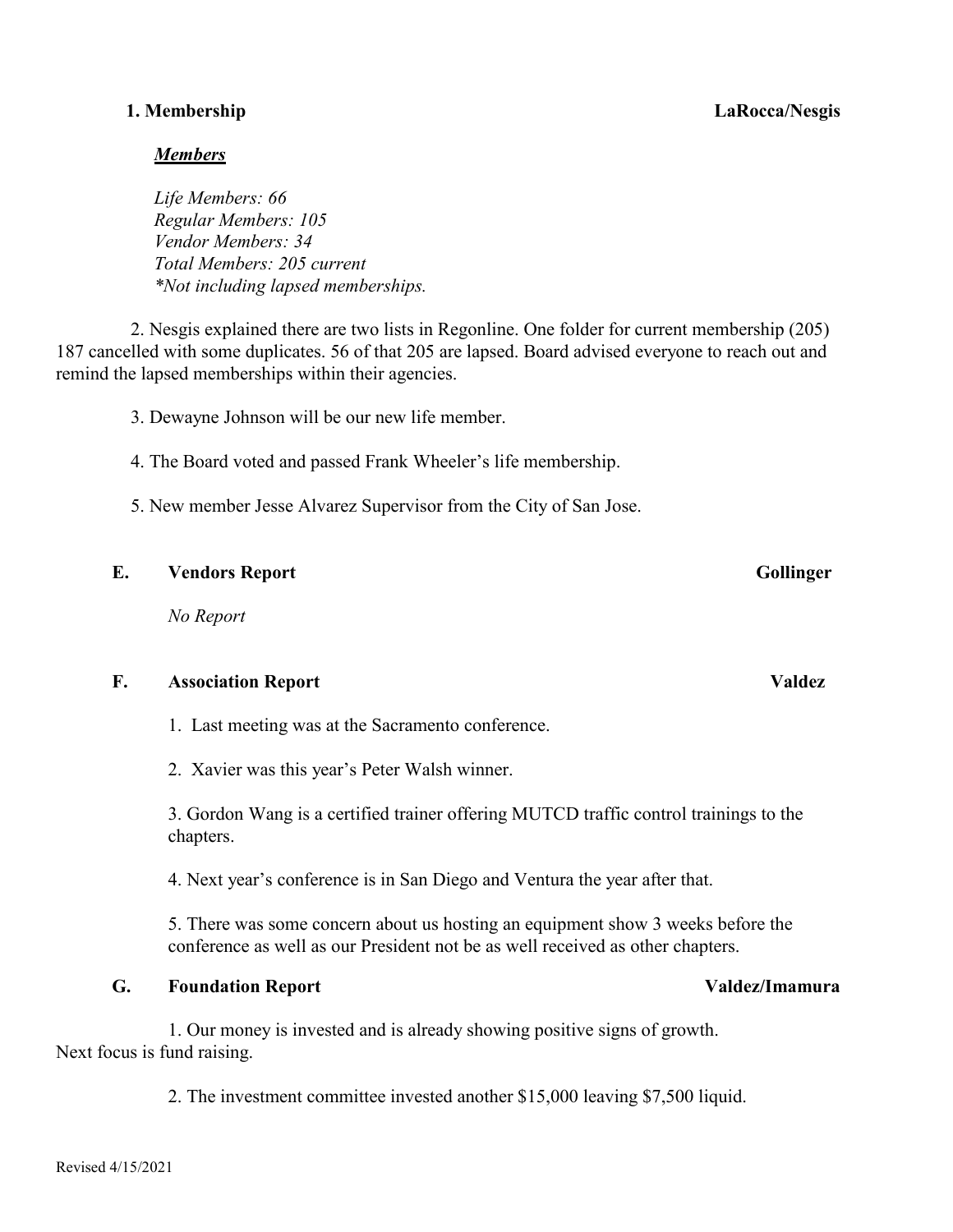|    | Valdez, Gollinger and Luckhurst.        |                                                                          |  |               |  |
|----|-----------------------------------------|--------------------------------------------------------------------------|--|---------------|--|
| I. | <b>Golf Tournament Committee Report</b> |                                                                          |  | <b>Dobbs</b>  |  |
|    |                                         | 1. \$6557 was the reported amount of our share from the golf tournament. |  |               |  |
| J. | <b>Social Committee</b>                 |                                                                          |  | <b>Santos</b> |  |
|    | No Report                               |                                                                          |  |               |  |
|    | K. Treasurer's report                   |                                                                          |  | <b>Nesgis</b> |  |
|    | Account totals:                         |                                                                          |  |               |  |
|    | <b>Basic Checking</b>                   | \$12,108.66                                                              |  |               |  |
|    | Savings                                 | \$17,476.90                                                              |  |               |  |
|    | <b>TOTAL</b>                            | \$29,585.56                                                              |  |               |  |

1. Michael LaRocca will be stepping down from the scholarship committee.

2. The Board has decided to form a new committee as right now consisting of Martin,

## L. Technology/Regonline Report **Gollinger** Gollinger

1. Addition of Square Trade reader to process credit card payments outside of Reg Online. Online portal created for both the Vendor Equipment Show and this year's Past Presidents.

2. Reg Online is being discontinued as of 12/31/19. Nesgis and Gollinger have been coordinating with Evans regarding details of possible replacement products like Cvent.

## **L. Old Business**

1. The Board discussed using Cvent for the first year for registration.

2. Valdez nominated Jerry D. Scott and Andy Dobbs for Vendor of the Year.

## **M. New Business**

1. Slate of new officers. Officers will be taking their oaths at the Holiday Luncheon on 12/5/19.

## **O. Mailings Penoyer**

*No Report*

**H. Scholarships LaRocca/Imamura**